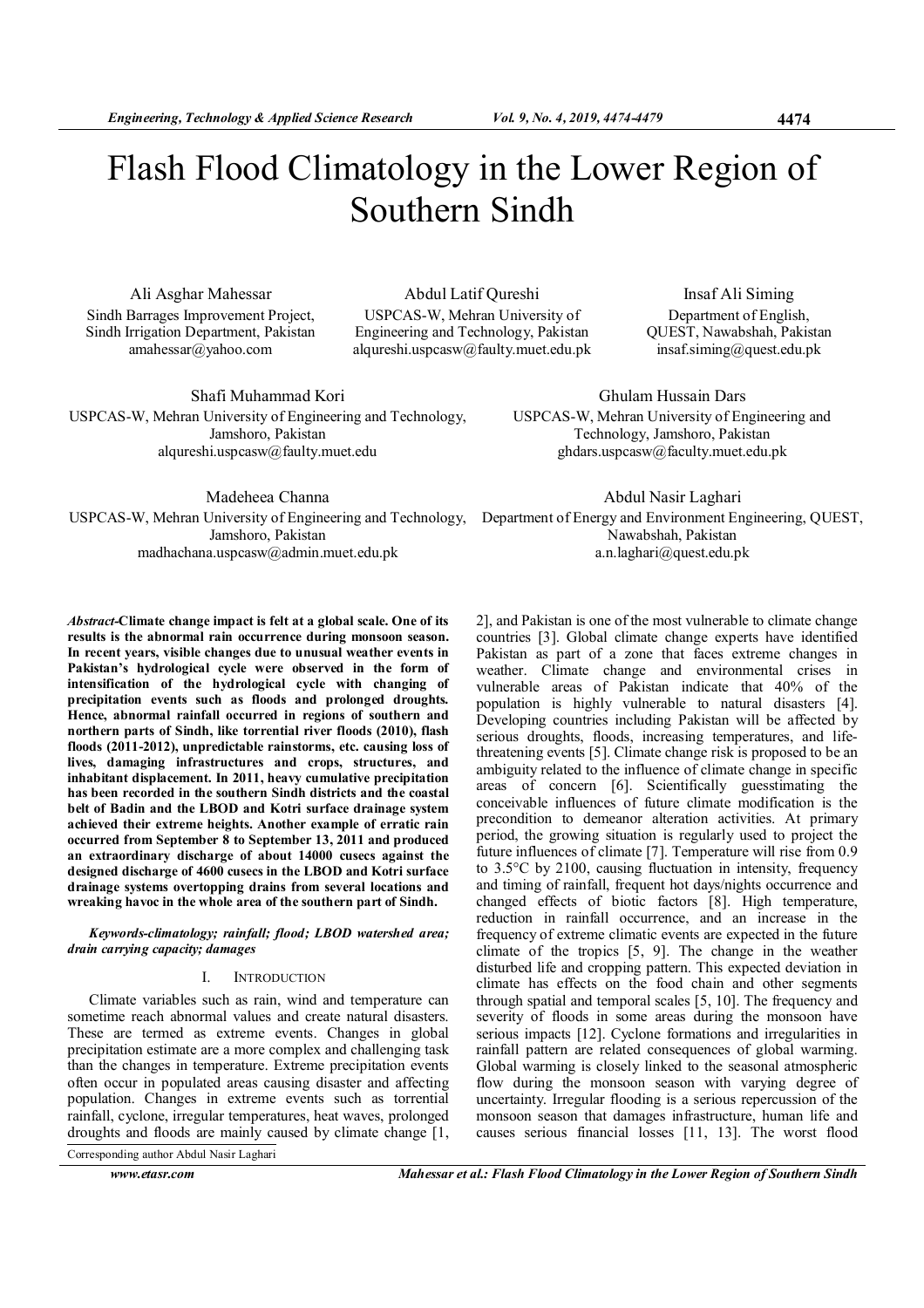disaster in the 80 year history of Pakistan occurred in July 2010 with following heavy monsoon rains [14]. From July to September, the summer rainfall concentrates, which is generally a monsoon breath formed on the Bengal Bay reaching Pakistan across India. Another mechanism of summer monsoon rainfall is the flow of moisture from the Arabian Sea in the southwest and it will be activated in case of persisting depression. Both phenomena strengthen the precipitation process and produce high intensity rainfall in a short time [15, 16]. Coastal areas may suffer from increased tropical storm frequency and strength in the near future, while over 50,000 people may be displaced from Pakistan's coastal deltas [17]. The southern part of Sindh has been affected with strong rains, cyclones, high tides, causing damages in life, property, crops and causing waterlogging and soil salinity. Kotri surface drainage and Left Bank Outfall Drain (LBOD) system [3] were designed and constructed primarily aiming to provide effective drainage facilities to address the issues of waterlogging, salinity and generated rain runoff. This system fulfilled its purpose and provided rainwater release from its watershed area timely but a severe submergence of lands of Badin district occurred during the erratic rainstorms of 1994 and 2003 ranging from 200 to 304mm respectively. The generated rain runoff exceeded the carrying capacity of LBOD and Kotri surface drainage system causing long term massive area submergence and damaging infrastructures and crops, while it increased the waterlogging problem. Moreover, the components of the LBOD system were overtopped at the heavy rain of 2006. From the historical rainfall data of 39 years of meteorological stations, Table I shows the maximum rainfall in 24 hours in the watershed area of LBOD and Kotri surface drainage system. When the rainfall intensity is low there is no problem of safe disposal, but with high intensities that overcome the designed carrying capacity of the system, over extensive areas are submerged. The overall discharge passing through the outfall drains depends upon the weighted average rainfall for all the meteorological stations representing the entire catchment area. After the construction of Kotri and LBOD surface drainage systems, rainfall intensity of more than 100mm within 24h at one or more stations was recorded in 1994, 1999, 2003 and 2006 and caused severe damages [18]. The rain runoff during the monsoon in 2011 generated cumulative discharge of about 14000 cusecs while the designed carrying capacity of the LBOD system was only 4600 cusecs, resulting in damages of the drainage system at several places and causing flooding in huge areas.

## II. RESEARCH STUDY AREA

The present study covered the watershed area of Kotri surface drainage and LBOD system which was designed to control the problems of waterlogging and salinity, and the generated rain runoff from Benazirabad, Sanghar, Mirpurkhas districts and Badin area in the Left Bank of Indus River with the objective of improving the cultivable area of Rohri and Nara canals. The drainage system lies between 240 10' and 260 40' N and 680 09' and 690 26' E [19]. Waterlogged and salinized lands will be reclaimed due to the construction of the drainage system [20], however, the performance of the system was found to be unsatisfactory during the monsoon rains in 2003 and 2006 causing the submerging of vast parts of Badin.

Moreover, it was exacerbated during the ever highest rainfall intensity recorded from 29th August 2011 to 13th September 2011 as shown in Figure 1.

TABLE I. MAXIMUM RAINFALL IN SINDH DISTRICTS (mm)

| Years | Hyderabad | <b>Badin</b> | <b>Shaheed Benazirabad</b> | Chhor  |
|-------|-----------|--------------|----------------------------|--------|
| 1968  | 7.40      | 4.60         | 3.60                       | 17.50  |
| 1969  | 3.00      | 0.00         | 13.20                      | 4.10   |
| 1970  | 67.60     | 117.60       | 59.70                      | 61.00  |
| 1971  | 18.00     | 42.20        | 8.60                       | 51.30  |
| 1972  | 12.70     | 29.70        | 256.50                     | 21.80  |
| 1973  | 21.80     | 35.60        | 17.30                      | 32.80  |
| 1974  | 12.70     | 13.60        | 0.50                       | 5.00   |
| 1975  | 29.10     | 61.00        | 52.00                      | 40.00  |
| 1976  | 57.60     | 64.70        | 32.80                      | 58.40  |
| 1977  | 47.40     | 60.80        | 22.00                      | 88.60  |
| 1978  | 106.60    | 43.50        | 73.00                      | 87.20  |
| 1979  | 41.60     | 241.00       | 64.00                      | 29.00  |
| 1980  | 41.00     | 27.00        | 40.90                      | 11.00  |
| 1981  | 17.70     | 138.00       | 51.20                      | 42.20  |
| 1982  | 26.30     | 75.60        | 42.60                      | 35.30  |
| 1983  | 101.70    | 67.40        | 48.20                      | 119.90 |
| 1984  | 110.30    | 111.00       | 48.00                      | 83.60  |
| 1985  | 30.70     | 55.70        | 35.90                      | 97.60  |
| 1986  | 69.90     | 61.10        | 99.00                      | 48.30  |
| 1987  | 14.20     | 0.00         | 0.00                       | 23.70  |
| 1988  | 60.40     | 124.70       | 13.30                      | 88.60  |
| 1989  | 79.20     | 95.40        | 27.50                      | 86.60  |
| 1990  | 58.00     | 159.30       | 87.50                      | 214.60 |
| 1991  | 6.50      | 36.00        | 26.00                      | 20.00  |
| 1992  | 104.30    | 80.00        | 97.00                      | 117.00 |
| 1993  | 27.00     | 119.00       | 29.20                      | 123.40 |
| 1994  | 76.70     | 176.50       | 143.00                     | 81.30  |
| 1995  | 31.20     | 88.00        | 72.20                      | 60.00  |
| 1996  | 6.30      | 12.00        | 1.20                       | 69.50  |
| 1997  | 12.00     | 31.00        | 30.00                      | 36.30  |
| 1998  | 19.40     | 45.20        | 22.00                      | 52.30  |
| 1999  | 36.10     | 113.50       | 8.00                       | 107.20 |
| 2000  | 25.80     | 46.80        | 22.00                      | 32.90  |
| 2001  | 40.50     | 26.10        | 16.80                      | 70.40  |
| 2002  | 4.00      | 26.00        | 2.00                       | 2.30   |
| 2003  | 71.00     | 150.40       | 61.00                      | 137.20 |
| 2004  | 85.60     | 73.00        | 11.80                      | 57.80  |
| 2005  | 15.40     | 23.00        | 26.30                      | 32.10  |
| 2006  | 46.00     | 60.00        | 46.00                      | 141.20 |

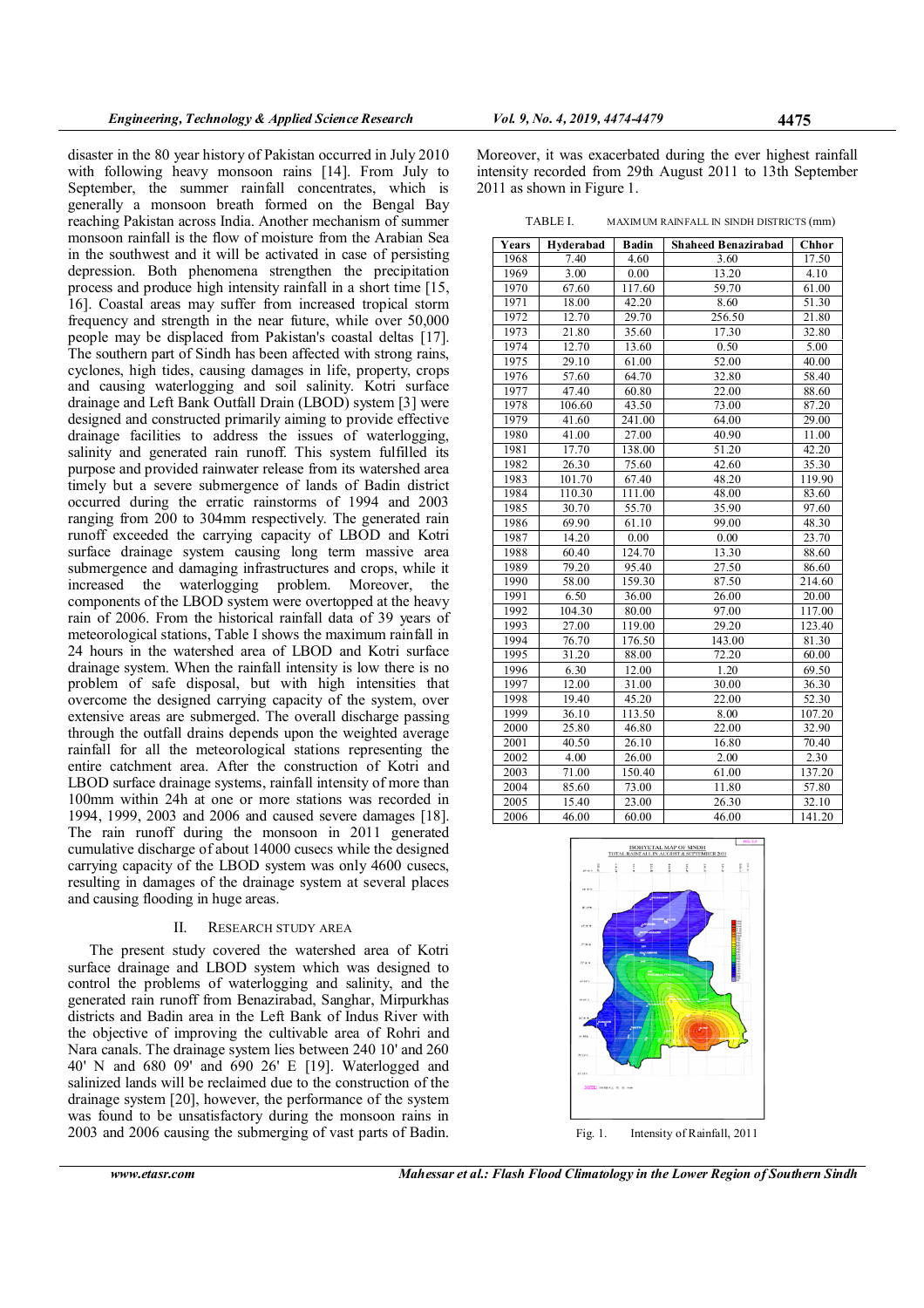#### III. METHODOLOGY

A walk through survey was conducted in the 2011 flood which damaged standing crops, communication infrastructure, irrigation and drainage systems, villages, towns and cities in the lower part of southern Sindh and also changed the lake ecosystem. Two to three feet of rainwater was observed to be standing in major roads and lowlands in various Sindh areas. Rainfall data of years 2011 and 2012 which were recorded at various rain gauge stations by the Irrigation and the Meteorological Department were collected for computing rainfall statistics. The collected rainfall data have been analyzed in order to prepare the present and future strategy, and to customize flood management plans for controlling flood risk.

## IV. RESULTS AND DISCUSSION

Most flash floods were caused from heavy rainfall. An understanding of flash flood climatology helps to develop tools to identify the risk of flooding and the likely timescale involved [21]. Eventough abnormal rains and cyclones are nowadays common phenomena, they are major causes of damages. Frequently heavy rains hit in 2010 the whole area of Pakistan, in 2011 the southern part of Sindh and in 2012 the Northern part of Sindh, but the mostly severe rainfall occurred in 1992, 1994, 2003 and 2006 in the same region of South Sindh. Figure 2 shows the rainfall occurring in Badin, Benazirabad and Tharparkar Chhor during the events of July and August of 1994.



Fig. 2. Rainfall in LBOD watershed area during the monsoon of 1994

August rains generated heavy runoff because the watershed area was already saturated and filled with water during July. The rain flood damaged crops, irrigation and drainage systems, road infrastructures, and cost many human lives. Figure 3 shows the rainfall in Badin, Chhor and Benazirabad for the same period of 20003. We see that the rainfall varied from 20 to 155mm but with a higher intensity in Badin. It rained with severe intensity in the lower region of southern Sindh during 2003 and with low intensity in the upper region of northern Sindh. The first event of heavy rain occurred in 25-29 July and the second, in the lower region, on 26 August of 2003. The generated rain runoff was higher than the designed carrying capacity of the lower drainage system, so rainwater stagnated for months. This stagnant rainwater caused damages to agricultural lands and crops, infrastructure communication systems, and irrigation and drainage networks.

Figure 4 shows that rainfall variation during the monsoon of 2006. Unusual rains occurred in Badin, Benazirabad and Chhor area from 25 to 30 of July. The rain flood intensity was higher than the carrying capacity of the lower drainage system which flooded the entire area of the lower region and coastal belt. Crops and communication systems were damaged in the affected area. The phenomenon of abnormal rainfall is often observed in the coastal area of southern Sindh so the locals have become frequent victims of rain related disasters. Figure 5 reveals that heavy rainfall in 2010 occurred in the catchment area of Indus River from the Glacier to Arabian Sea which caused many breaches in the protected banks of Indus River and damages in communication infrastructures, buildings, crops, causing losses in human lives in the provinces of Pakistan, i.e. KPK, Punjab and Sindh except Baluchistan.



Fig. 3. Rainfall in LBOD watershed area during the monsoon of 2003



Fig. 4. Rainfall in LBOD watershed area during the monsoon of 2006



Fig. 5. Rainfall in LBOD watershed area during the monsoon of 2010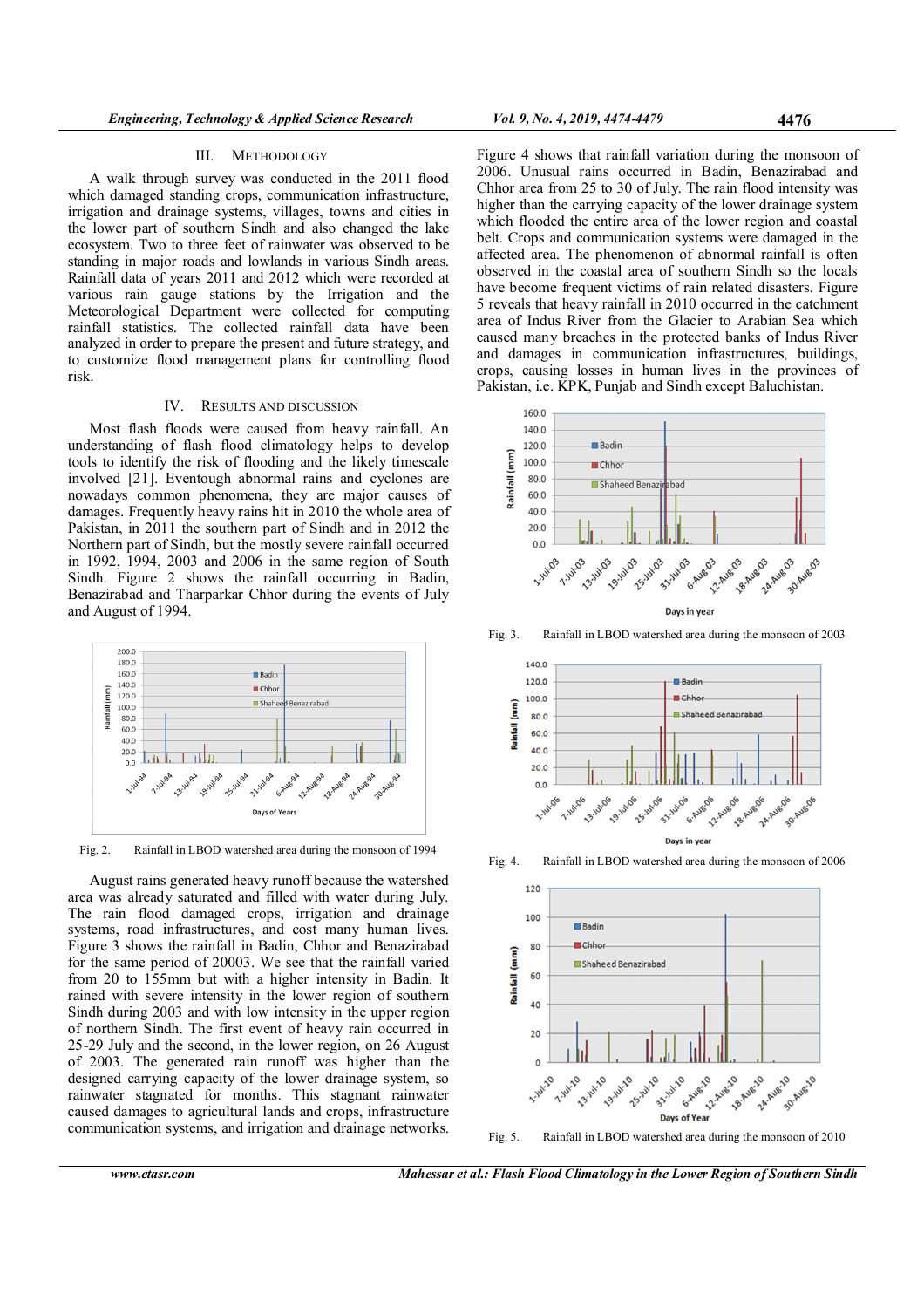However, rains in the lower region of the left side of Indus in Sindh province occurred with low intensity with 100mm in Badin and 70mm in Benazirabad (Figure 5). Hence, no loss of life and property occurred in 2010 in the lower region of Sindh. Figure 6 shows that heavy rainfall occurred in Methi, Badin, Benazirabad and Chhor in August-September of 2011 in the watershed area of the Left Bank command area of Sukkur and Kotri barrages.



Fig. 6. Monsoon rainfall in LBOD catchments, August-September, 2011

The recorded maximum rainfall was 300mm, occurred within 24 to 48 hours and was 8 to 10 times higher from the designed capacity of LBOD and Kotri surface drainage system. The main events occurred on August 11 and 29 and continued with intervals until September 13 when the highest rainfall in the history of Sindh was recoded, which shows the unpredictable rainfall pattern in this area due to climate change. Figure 7 exhibits the relation between normal and abnormal (2011) rainfall in Pakistan, KPK, Punjab, Balochistan, and Sindh. The highest rainfall deviation error among the provinces of Pakistan was found in Sindh. The rain floods of 2011 were unique in intensity, spread and simultaneous recurrence in the lower region of Sindh province.



Fig. 7. Percentage of deviation of 2011monsoon (July-August)

Figure 8 shows the recoded erratic rainfall in Badin, Mirpurkhas, Mithi, Umerkot, Benazirabad and Hyderabad (600mm, 820mm, 1100mm, 500mm and 300mm respectively).



Fig. 8. Highest rainfall recorded in the districts of southern Sindh in August-September of 2011

The intensity of rainfall was so high that not only damaged almost all the catchment area of the LBOD system, but also other parts of Sindh. The rainfall at the lower region during the July-August of 2011 interval is shown in Figure 9. The rainfall water flooded lower region districts like Badin, Methi, Nawab Shah (Benazirabad), Mirpurkhas with highest intensity while the upper region districts such as Jacobabad, Larkana, Sukkur, Rohari, Dadu, Moin-Jo-Daro and Dadu received low intensity and even less rains. As a result the rainstorm in the lower region affected all structural and non-structural activities.



Fig. 9. Rainfall in Sindh districts during July-August, 2011

In the northern part of Sindh, there is a limited facility of surface drainage for agricultural runoff and waterlogged areas and existing surface drainage has no carrying capacity to drain out abnormal rains. The heavy rain flood of 2011 caused damage to crops, villages, towns, cities and road infrastructures. Climatological flash flood events were recorded in 1992, 1994, 2003 and 2006 2010 and 2011 in southern and northern Sindh, but events with high intensity were more frequent in the coastal part of the southern Sindh.

#### V. FLOOD IMPACT IN LOWER SINDH REGION

Heavy rainfalls caused disasters in the lower region of Sindh and huge amounts of rainwater were accumulated in the land, villages and towns situated in the southern part of Sindh. The local people made relief cuts in irrigation channels for saving mature crops and households on a temporary and short strategy basis. Several breaches occurred in the banks of main and branch canals. Major breaches occurred in Fuleli canal, Akram wah and Nara canal system and also several breaches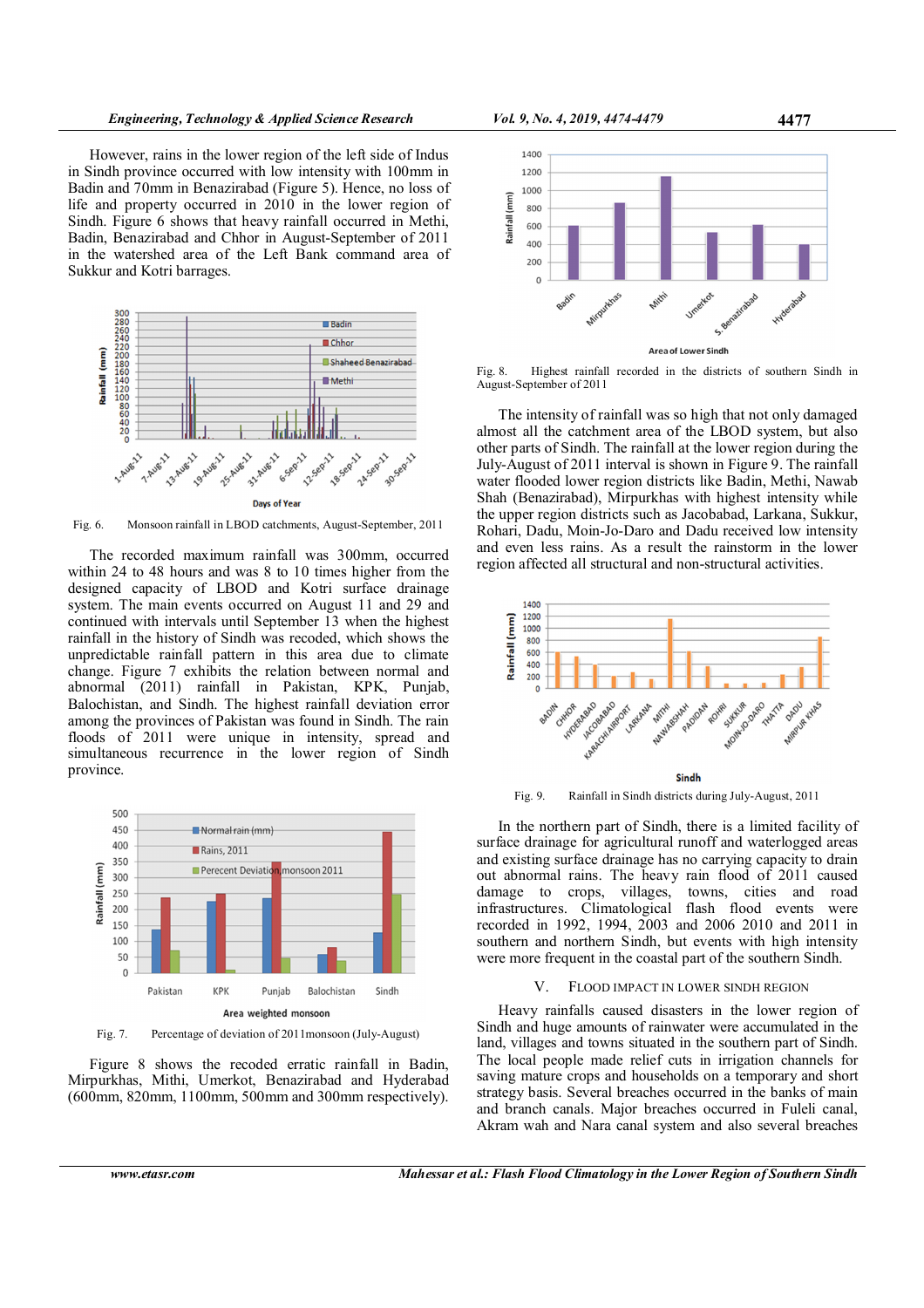occurred in the main and branch drains of the LBOD system. Almost all the drainage system was damaged and overtopped due to overwhelming rainfall intensity. The designed capacity of the Spinal drainage was 4600 cusecs while the cumulative discharge was about 14,000 cusecs. The official land utilization statistics of Sindh show that all cotton area, 50% of the rice and fodder crops, and a smaller percentage of sugarcane area were damaged. The statistics were worked out through the use of satellite remote sensing technology. The affected cotton area is 45.9 thousand ha and the production loss was estimated at around 0.34 million bales. The rice area damaged is estimated at 32.4 thousand ha and the rice production loss was estimated at 99.9 thousand tons. Sugarcane crop was generally affected in a minor degree. The damages were estimated by SUPARCO through satellite remote sensing. The cultivated area in Sindh is 4.89 million ha. The net sown area over a year is 2.81 million ha and the fallow area over a year is 2.08 million ha. This is almost a ratio of 60% cropped area and 40% fallow area. However, in view of our assessments it is assumed that cropped area is 70% and fallow area is 30% [22].

### VI. CONCLUSIONS

Monsoon rains of 2011 were the most intense event in the history of Pakistan. The heavy rainfall flash flooded the whole area of lower Sindh. Relief cuts were made in the irrigation and drainage network for saving crops and households but this worsened the situation, this water entered the spinal system, which was forced to deal with about 14000 cusecs discharge against the designed 4600 cusecs. This resulted to overtopping of the Mirpurkhas Main Drain, Spinal and Doro Puran Outfall Drain at various places, particularly at where the constructed drains intersect the Dhoro Puran natural water way. The major reason of this disaster was the small carrying capacity of the LBOD system, but also we have to point out that the drainage system was chocked, the natural waterways were blocked by altered agriculture lands, construction of roads, having inadequate size and number of culverts and aqueducts over drains, consequently overtopping the drainage and irrigation networks. Sindh Irrigation and Drainage Authority (SIDA) and Area Water Boards (AWBs) have as goals to introduce reforms in the water sector and to restore equitable and reliable water delivery of the irrigation system. Their functions are operation, maintenance and rehabilitation of canals, distributaries and minor networks, maintenance, rehabilitation and monitoring of the main drainage system, construction, operation and maintenance of the outfall drains, receiving effluent drainage water from AWBs and convey it to the sea, maintain the flood protection infrastructure along river Indus, and overall to act as the prime agent of change, advising AWBs and farmer organizations (FOs).

It is concluded that to enhance the capacity of LBOD and Kotri surface drainage system for safe disposal of extraordinary rainfall from its watershed area, the best should be made from the use of the existing facilities and natural waterways based upon realistic hydro-meteorological analyses for draining out rainwater. Facilities, monitoring tools, weather radars, and digital rain gauge stations must be provided in order to forecast more reliably heavy disasters, in

#### ACKNOWLEDGMENTS

Authors are thankful to the Sindh Irrigation and Drainage Authority and the Left Canals Area Water Board for providing the data and facilities for this research.

#### **REFERENCES**

- [1] M. A. Melieres, C. Marechal, Climate Change: Past, Present, and Future, John Wiley & Sons, 2015
- [2] A. A. Mahessar, A. L. Qureshi, G. H. Dars, M. A. Solangi, "Climate change impacts on vulnerable Guddu and Sukkur barrages in Indus river, Sindh", Sindh University Research Journal (Science Series), Vol. 49, No. 1, pp. 137-142, 2017
- [3] Q. U. Z. Chaudhry, Climate Change Profile of Pakistan, Asian Development Bank, 2017
- [4] Oxfam, Climate Change in Pakistan: Stakeholder Mapping and Power Analysis, Oxfam, 2009
- [5] J. J. McCarthy, O. F. Canziani, N. A. Leary, D. J. Dokken, K. S. White, Climate Change 2001: Impacts, Adaptation and Vulnerability, Cambridge University Press, 2001
- [6] M. V. Aalst, Managing Climate Risk: Integrating Adaptation into World Bank Group Operations, World Bank Group: Global Environment Facility Program, 2006
- [7] Y. Xu, X. Huang, Y. Zhang, W. Lin, E. Lin, "Statistical analyses of climate change scenarios over China in the 21st century", Advances in Climate Change Research, Vol. 2, No. 1, pp. 50-53, 2006
- [8] J. S. Dukes, J. Pontius, D. Orwig, J. R. Garnas, V. L. Rodgers, N. Brazee, B. Cooke, K. A. Theoharides, E. E. Stange, R. Harrington, J. Ehrenfeld, J. Gurevitch, M. Lerdau, K. Stinson, R. Wick, M. Ayres, "Responses of insect pests, pathogens, and invasive plant species to climate change in the forests of northeastern North America: What can we predict?", Canadian Journal of Forest Research, Vol. 39, No. 2, pp. 231-248, 2009
- [9] T. Mitchell, T. Tanner, Adapting to Climate Change: Challenges and Opportunities for the Development Community, Institute of Development Studies, 2006
- [10] A. Dinar, R. Hassan, R. Mendelsohn, J. K. A. Benhin, Climate Change and Agriculture in Africa: Impact Assessment and Adaptation Strategies, Routledge, 2012
- [11] J. A. Dixon, D. P. Gibbon, A. Gulliver, Farming Systems and Poverty: Improving Farmers' Livelihoods in a Changing World, Food & Agriculture Organization of the United Nations, 2001
- [12] J. Briscoe, U. Qamar, Pakistan's Water Economy: Running Dry, Oxford University Press, 2006
- [13] R. Agnihotri, K. Dutta, W. Soon, "Temporal derivative of total solar irradiance and anomalous indian summer monsoon: An empirical evidence for a sun–climate connection", Journal of Atmospheric and Solar-Terrestrial Physics, Vol. 73, No. 13, pp. 1980-1987, 2011
- [14] Y. Y. Loo, L. Billa, A. Singh, "Effect of climate change on seasonal monsoon in Asia and its impact on the variability of monsoon rainfall in Southeast Asia", Geoscience Frontiers, Vol. 6, No. 6, pp. 817-823, 2015
- [15] A. A. Mahessar, A. L. Qureshi, A. Baloch, "Flood forecasting for the super flood 2010 in sukkur-kotri reach of indus river", International Water Technology Journal, Vol. 3, No. 4, pp. 255-262,2015
- [16] S. Das, S. V. Singh, E. N. Rajagopal, R. Gall, "Mesoscale modeling for mountain weather forecasting over the Himalayas", Bulletin of the American Meteorological Society, Vol. 84, No. 9, pp. 1237-1244, 2003
- [17] G. Rasul, Q. U. Z. Sixiong, Z. Sixiong, Z. Qingcun, "A diagnostic study of record heavy rain in twin cities Islamabad-Rawalpindi", Advances in Atmospheric Sciences, Vol. 21, No. 6, pp. 976-988, 2004
- [18] M. Murshed, "Does improvement in trade openness facilitate renewable energy transition? evidence from selected South Asian economies", South Asia Economic Journal, Vol. 19, No. 2, pp. 151-170, 2018